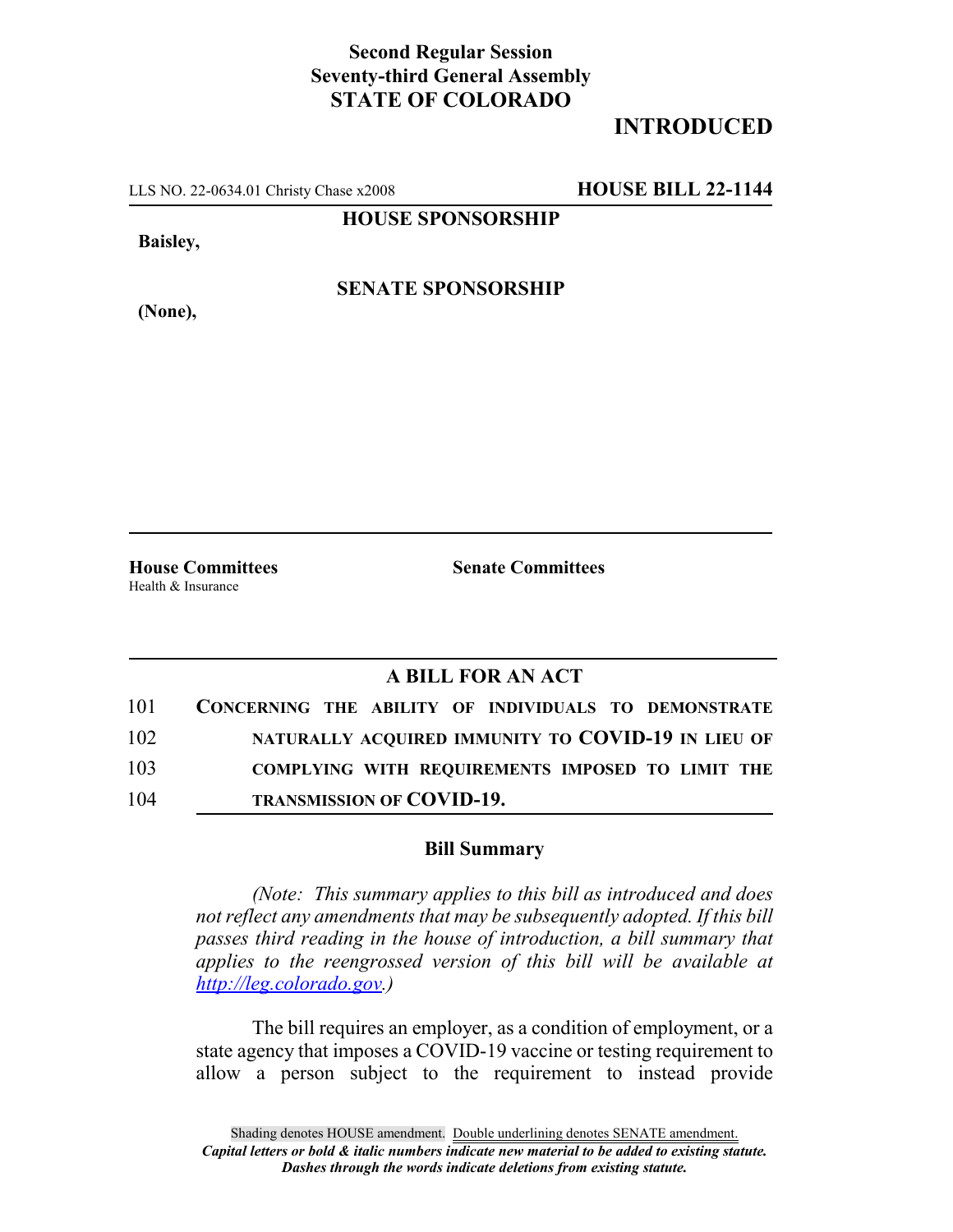documentation demonstrating that the person has naturally acquired immunity to the disease.

 *Be it enacted by the General Assembly of the State of Colorado:* **SECTION 1. Short title.** The short title of this act is the "Naturally Acquired Immunity Equity and Inclusion Act". **SECTION 2. Legislative declaration.** (1) The general assembly finds and declares that: (a) More than one hundred forty scientific studies, including, most notably, a study from the Kahn Sagol Maccabi Research and Innovation Center from August 25, 2021, entitled "Comparing SARS-CoV-2 natural immunity to vaccine-induced immunity: reinfections versus breakthrough infections", reflect that people previously infected with COVID-19, referred to as the "naturally immune" or people with "naturally acquired immunity", have superior protection from becoming infected with and transmitting SARS-CoV-2 than those vaccinated for COVID-19, referred to as the "vaccine immune" or people with "vaccine-induced immunity"; (b) "Naturally acquired immunity" or "natural immunity": (I) Is found in an individual who: (A) Has contracted SARS-CoV-2, has subsequently recovered, and has antibodies that are naturally occurring as a result of the immune system response of fighting off a foreign agent and having that disease "encoded" in the individual's cells; or (B) Has received monoclonal antibody treatment; and (II) Encompasses the natural progression to humoral immunity; (c) "Vaccine-induced immunity" or "vaccine immunity" is found in an individual who has received the mRNA COVID-19 preparation, referred to as the "COVID-19 vaccine";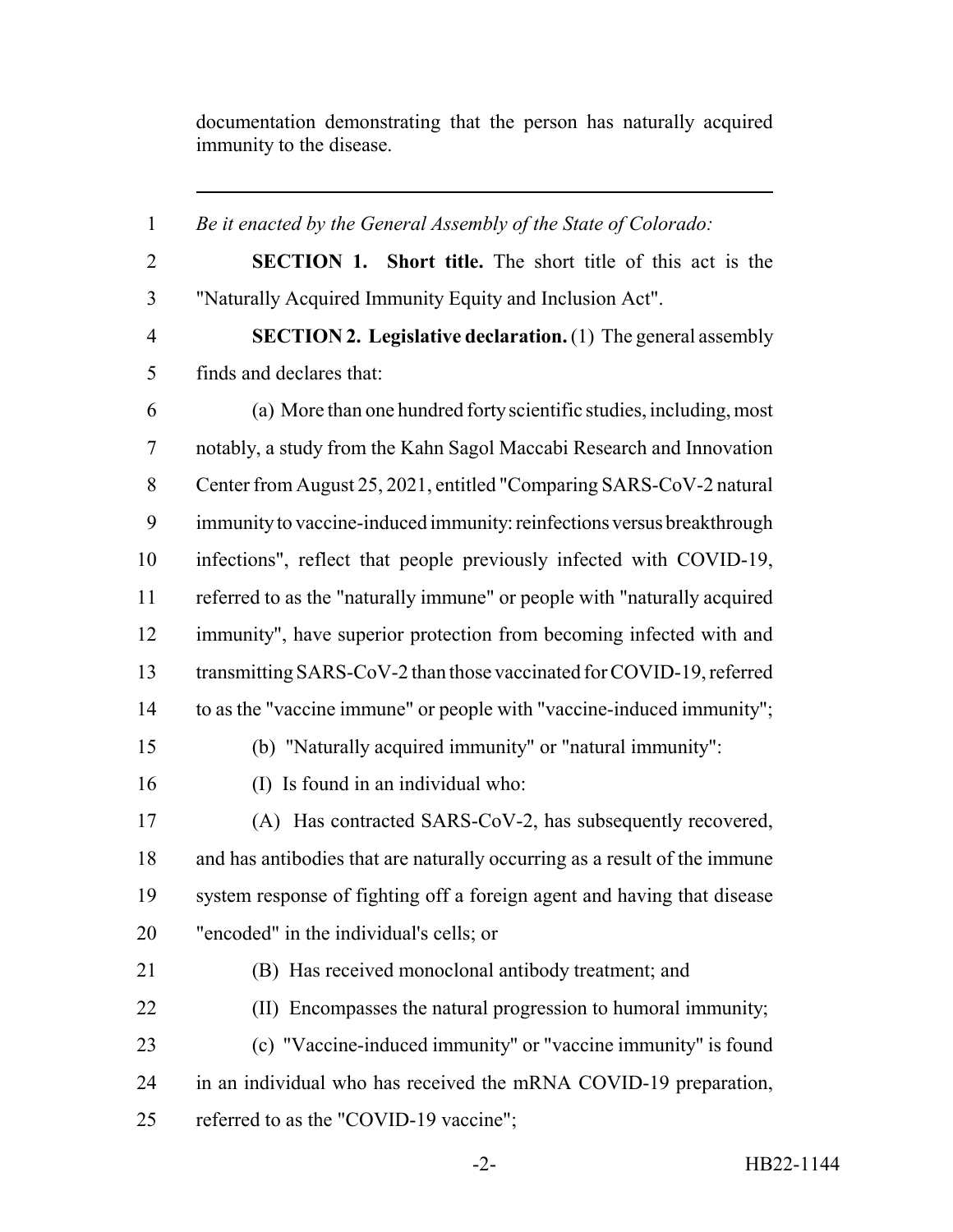(d) With regard to the scientific studies reflecting the superior protections for the naturally immune, the federal centers for disease control and prevention (CDC) does not contest:

 (I) Any of the data or studies, which collectively reviewed hundreds of thousands of naturally immune and vaccine-immune individuals and found that the rate of infection among the naturally immune (reinfections) is far lower than the rate of infection among the vaccinated (breakthrough cases); and

 (II) Any of the studies and data cited that reflect that, consistent with the foregoing real-world data, the naturally immune have more robust and durable T cell and B cell immunity;

 (e) The data and conclusions from these studies should suffice to 13 justify lifting restrictions on people who are naturally immune at least to 14 the same extent restrictions are lifted for people who are deemed vaccine immune;

 (f) The uncontested data reflects that reinfection of the naturally immune is rare and occurs at a small fraction of the rate of breakthrough cases;

 (g) Those with naturally acquired immunity have a negligible rate of reinfection;

 (h) The vaccine immune have high breakthrough transmissions compared to the naturally immune;

 (i) The studies do not support applying any additional limitations 24 to the naturally immune that do not apply to the vaccinated;

 (j) The studies also show that rates of reinfection in the naturally immune are lower than the rates of reinfection in the vaccine immune;

(k) The results of surviving a SARS-CoV-2 infection is a robust,

-3- HB22-1144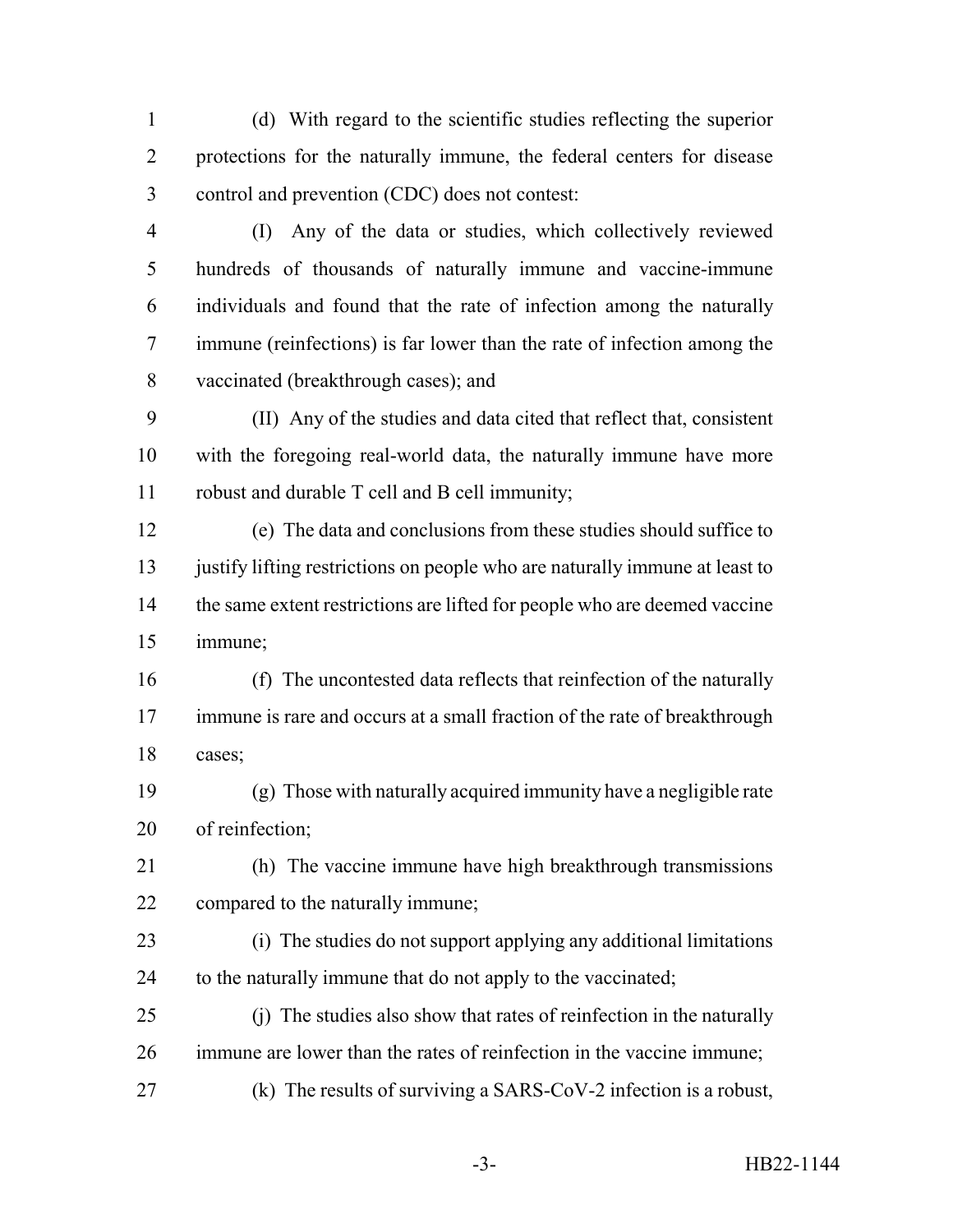complete, and durable natural immunity that is in every way superior to vaccine-induced immunity;

 (l) There are no studies demonstrating a clinical benefit to the COVID-19 vaccination in COVID-19 survivors or in those who have laboratory evidence of prior infection; however, there may be as high as a two- to four-fold increase of serious and permanent risks if a person with naturally acquired immunity receives a COVID-19 vaccine;

 (m) Natural immunity is stunted by subsequent vaccinations, and notably, researchers in the United States who studied individuals with humoral immunity from two weeks to six months after vaccination in individuals with and without SARS-CoV-2 infection before vaccination:

 (I) Noted that, "[a]ntispike, anti-RBD and neutralization levels dropped more than 84% over 6 months' time in all [vaccinated] groups irrespective of prior SARS-CoV-2 infection";

 (II) Observed that the fact that the levels drop following vaccination is an indication that vaccination is having an adverse effect on naturally acquired immunity; and

 (III) Concluded that normal, longstanding, robust immunity does not typically show significant waning and, in fact, shows increasing potency over time, and in those recovered and subsequently vaccinated, immunity is dropping eighty-four percent over six months after vaccination;

 (n) According to a study funded in part by the National Institutes of Health in January of 2021, researchers of the La Jolla Institute for Immunology analyzed immune cells and antibodies from almost two hundred people who had been exposed to SARS-CoV-2 and recovered 27 and found a durable immune response, and the number of both T cells and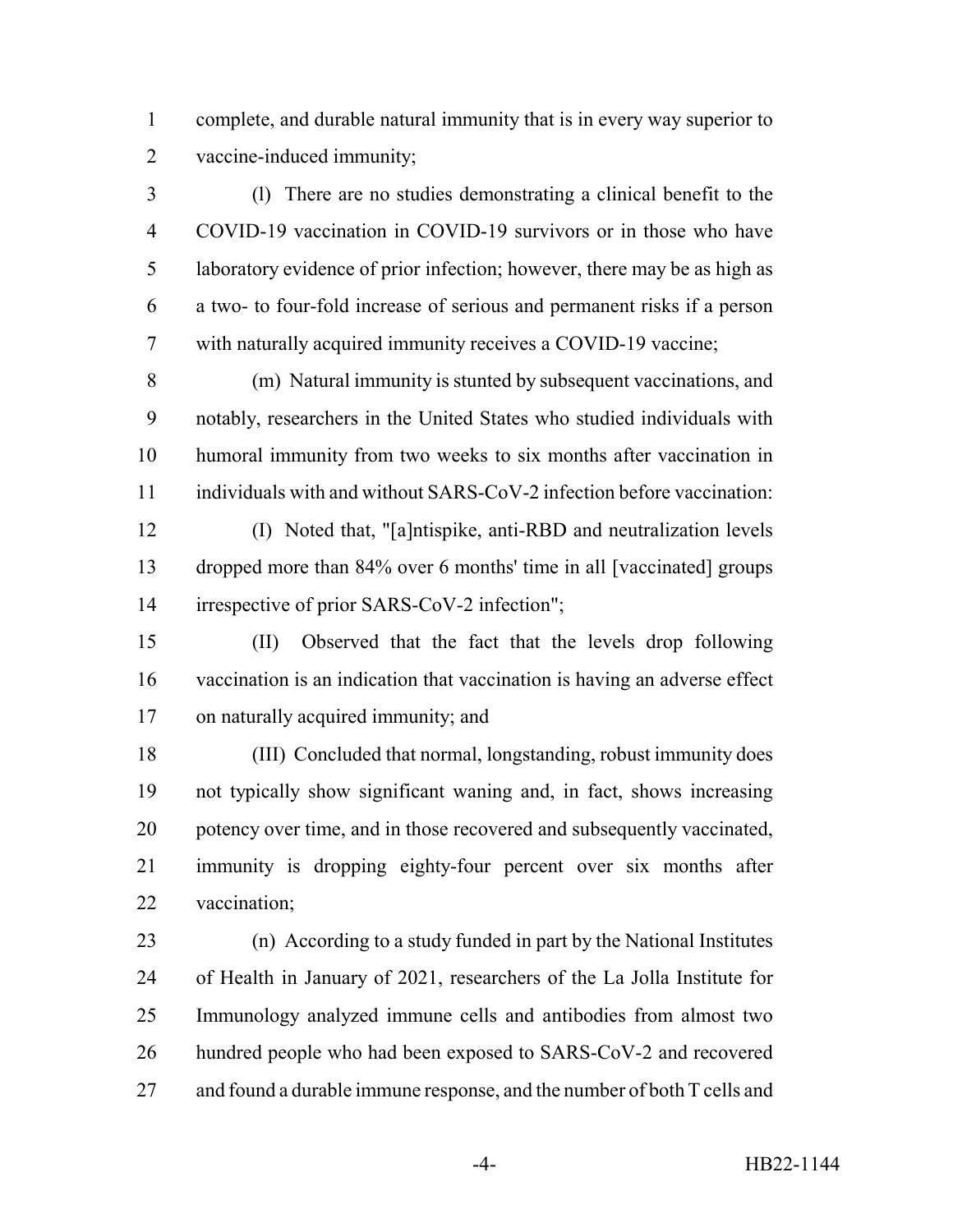virus-specific B cells were found to significantly increase over time, with greater protection for the individual at six months than at one month;

 (o) Internationally, countries such as Germany that have instituted severe COVID restrictions acknowledge the validity of natural immunity;

 (p) Historically, the very concept of "herd immunity" is based upon scientific studies of naturally acquired immunity within a given community, so to deny naturally acquired immunity is to deny both historical precedent and science;

 (q) An important October 2021 Israeli study of more than one hundred fifty thousand people found that naturally acquired immunity is thirteen times more effective than vaccine-induced immunity. Harvard Medical School professor Martin Kulldorff agrees, noting "Based on the solid evidence from the Israeli study, the Covid recovered have stronger and longer-lasting immunity against Covid disease than the vaccinated. Hence, there is no reason to prevent them from activities that are permitted to the vaccinated."

 (r) On January 6, 2022, the National Collegiate Athletic Association's COVID-19 Medical Advisory Group released new guidance that acknowledges the validity and efficacy of naturally acquired immunity and stated, "Individuals within ninety days of a documented COVID-19 infection fall within the equivalent of 'fully vaccinated.'";

 (s) On January 19, 2022, the CDC released a report indicating that those with naturally acquired immunity were six times less likely to contract the Delta variant of SARS-CoV-2 than those who received the COVID-19 vaccine;

 (t) Based on all available science, there is neither a compelling state interest nor a rational basis to treat individuals who have recovered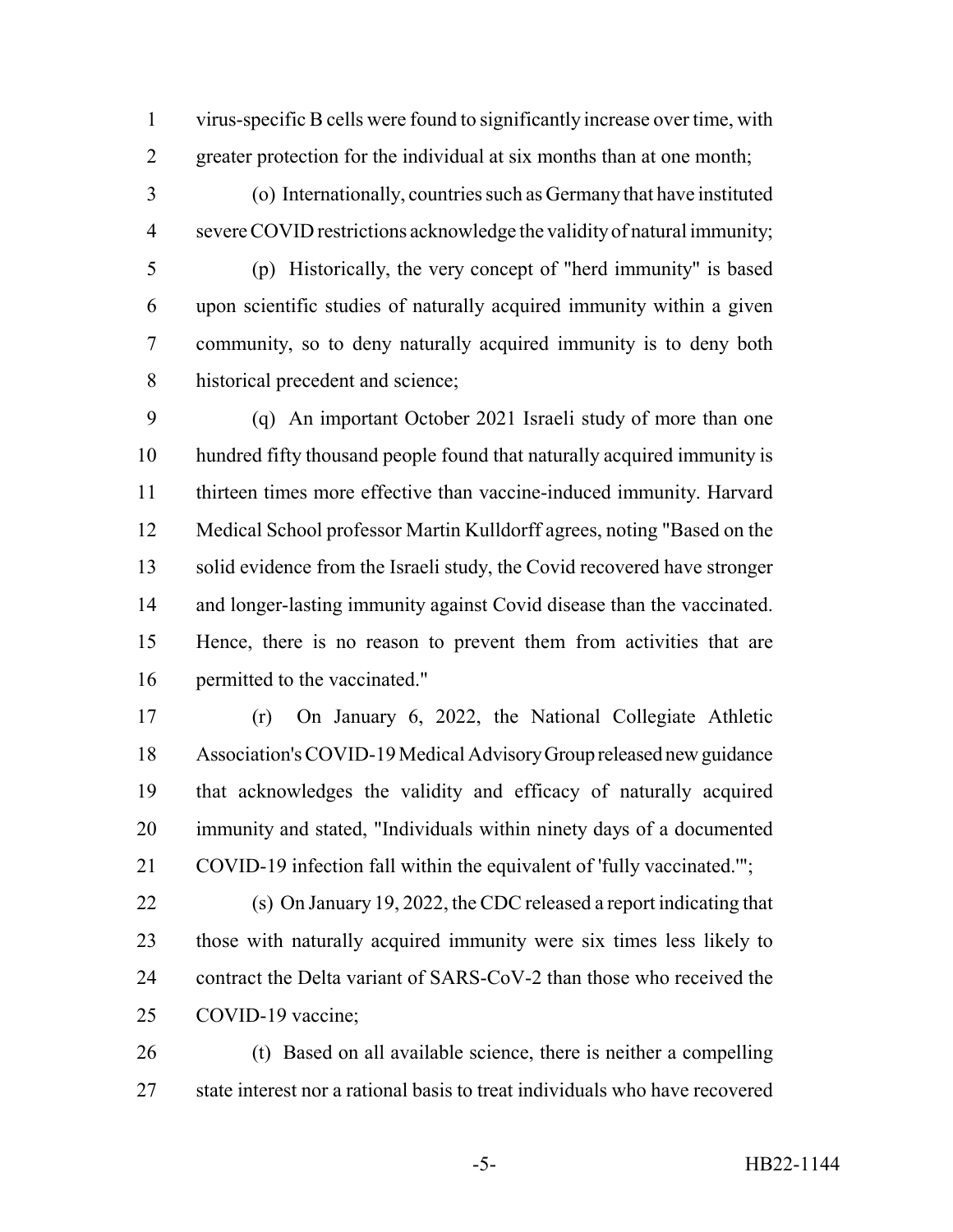from SARS-CoV-2 differently than those who have been vaccinated with regard to COVID-19-related restrictions and freedoms;

 (u) The people and state of Colorado, as reflected in our laws and culture, support the noble ideals of equity and inclusion, and all citizens of this great state, regardless of disability, race, creed, color, sex, sexual orientation, gender identity, gender expression, religion, age, national origin, ancestry, or medical condition, are to be treated with fairness and justice;

 (v) Coloradans also strive to be inclusive and to recognize, respect, and embrace those who look, worship, or think differently; and

 (w) Therefore, it is the intent of the general assembly to enact the "Naturally Acquired Immunity Equity and Inclusion Act" to establish that naturally acquired immunity, for purposes of COVID-19 immunity verification, shall suffice in lieu of COVID-19 vaccination or testing.

 **SECTION 3.** In Colorado Revised Statutes, **add** 8-2-131 as follows:

 **8-2-131. Naturally acquired immunity in lieu of COVID-19 vaccination or test - definitions.** (1) AS USED IN THIS SECTION:

 (a) "COVID-19" MEANS THE CORONAVIRUS DISEASE 2019 CAUSED 20 BY SARS-COV-2.

 (b) "EMPLOYEE" MEANS A PERSON WHO MAY BE PERMITTED, REQUIRED, OR DIRECTED BY ANY EMPLOYER, IN CONSIDERATION OF DIRECT 23 OR INDIRECT GAIN OR PROFIT, TO ENGAGE IN ANY EMPLOYMENT AND INCLUDES AN APPLICANT FOR EMPLOYMENT.

 (c) "EMPLOYER" MEANS A PERSON TRANSACTING BUSINESS IN COLORADO THAT, AT ANY TIME, EMPLOYS ANOTHER PERSON TO PERFORM SERVICES OF ANY NATURE AND THAT HAS CONTROL OF THE PAYMENT OF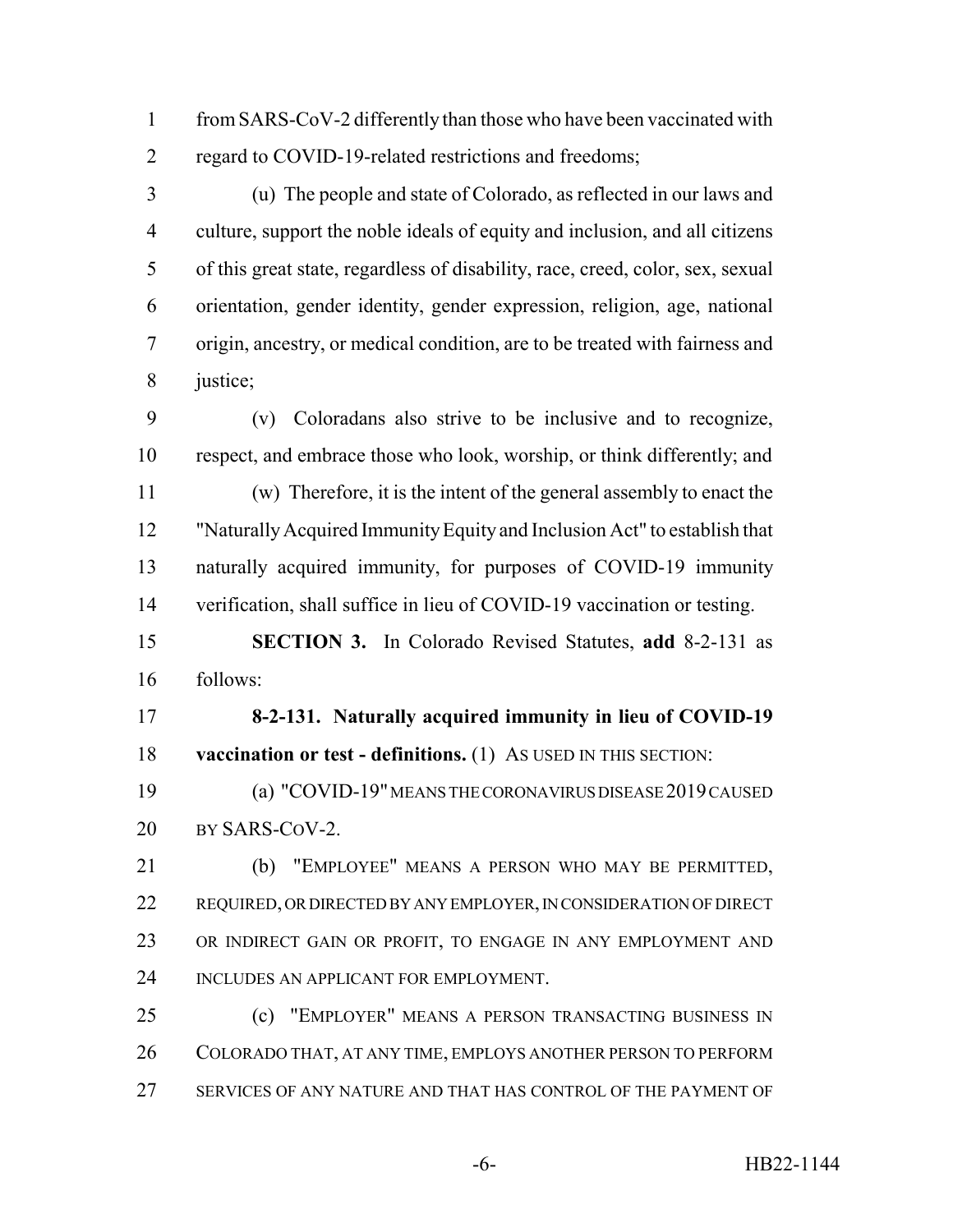WAGES FOR SUCH SERVICES OR IS THE OFFICER, AGENT, OR EMPLOYEE OF 2 THE PERSON HAVING CONTROL OF THE PAYMENT OF WAGES.

 (d) "NATURALLY ACQUIRED IMMUNITY" OR "NATURAL IMMUNITY": (I) MEANS THAT AN INDIVIDUAL:

 (A) HAS CONTRACTED SARS-COV-2, HAS SUBSEQUENTLY RECOVERED, AND HAS ANTIBODIES THAT ARE NATURALLY OCCURRING AS A RESULT OF THE IMMUNE SYSTEM RESPONSE OF FIGHTING OFF A FOREIGN AGENT AND HAVING THAT DISEASE "ENCODED" IN THE INDIVIDUAL'S CELLS; OR

(B) HAS RECEIVED MONOCLONAL ANTIBODY TREATMENT; AND

 (II) ENCOMPASSES THE NATURAL PROGRESSION TO HUMORAL IMMUNITY;

 (e) "SARS-COV-2" MEANS THE SEVERE ACUTE RESPIRATORY SYNDROME CORONAVIRUS 2, WHICH CAUSES COVID-19.

 (f) "VACCINE" MEANS AN MRNA PREPARATION AGAINST SARS-COV-2, WHICH PREPARATION MAY BE ADMINISTERED BY AN ORAL, INTRANASAL, SUBCUTANEOUS, OR INTRAMUSCULAR ROUTE.

 (2) (a) IF AN EMPLOYER REQUIRES AN EMPLOYEE TO RECEIVE A VACCINE, TO SHOW PROOF OF HAVING RECEIVED A VACCINE, OR TO BE REGULARLY TESTED FOR COVID-19 AS A CONDITION OF AN OFFER OF EMPLOYMENT OR CONTINUED EMPLOYMENT WITH THE EMPLOYER, THE EMPLOYER SHALL ACCEPT, IN LIEU OF REQUIRING A VACCINE, PROOF OF HAVING RECEIVED A VACCINE, OR REGULAR TESTING FOR COVID-19, DOCUMENTATION DEMONSTRATING NATURALLY ACQUIRED IMMUNITY AGAINST SARS-COV-2.THE DOCUMENTATION DEMONSTRATING NATURAL IMMUNITY MAY BE EITHER:

(I) DOCUMENTATION SHOWING THAT THE EMPLOYEE TESTED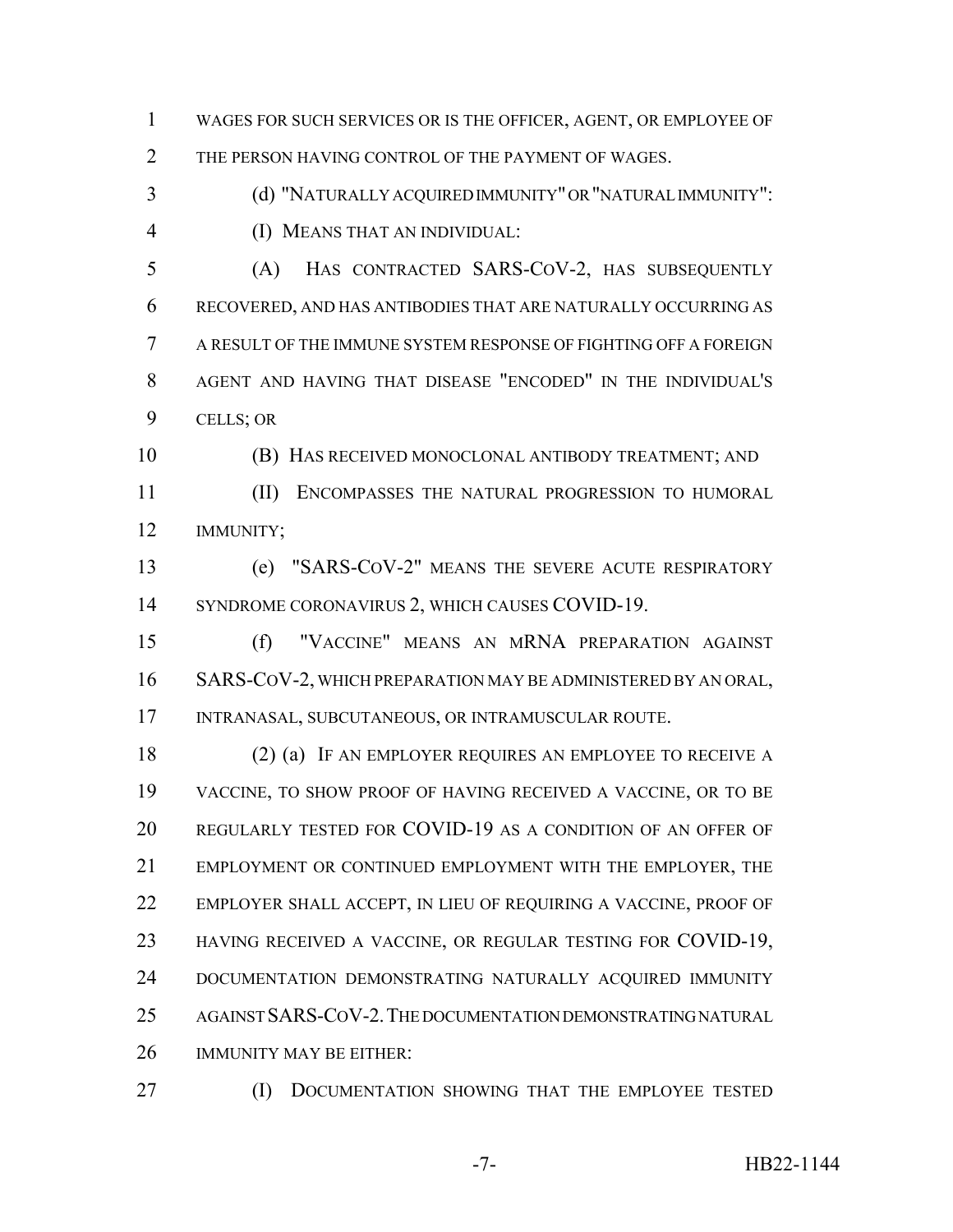POSITIVE FOR COVID-19; OR

| $\overline{2}$ | (II) DOCUMENTATION OF A SEROLOGY TEST AND T CELL TESTING,                |
|----------------|--------------------------------------------------------------------------|
| 3              | AS WELL AS OTHER TESTING AND NEW TECHNOLOGIES THAT MAY BECOME            |
| 4              | AVAILABLE, THAT PROVE A PREVIOUS SARS-COV-2 INFECTION.                   |
| 5              | (b) THE DOCUMENTATION DEMONSTRATING NATURALLY ACQUIRED                   |
| 6              | IMMUNITY AGAINST SARS-COV-2 MUST BE DATED AFTER MARCH 1, 2020.           |
| 7              | <b>SECTION 4.</b> In Colorado Revised Statutes, add article 3.3 to title |
| 8              | 24 as follows:                                                           |
| 9              | <b>ARTICLE 3.3</b>                                                       |
| 10             | <b>Limit on State Agencies -</b>                                         |
| 11             | <b>COVID-19 Vaccine and Testing Requirements</b>                         |
| 12             | 24-3.3-101. Definitions. As USED IN THIS ARTICLE 3.3, UNLESS             |
| 13             | THE CONTEXT OTHERWISE REQUIRES:                                          |
| 14             | (1) "COVID-19" MEANS THE CORONAVIRUS DISEASE 2019 CAUSED                 |
| 15             | BY SARS-COV-2.                                                           |
| 16             | (2) "NATURALLY ACQUIRED IMMUNITY" OR "NATURAL IMMUNITY":                 |
| 17             | (a) MEANS THAT AN INDIVIDUAL:                                            |
| 18             | HAS CONTRACTED SARS-COV-2, HAS SUBSEQUENTLY<br>(I)                       |
| 19             | RECOVERED, AND HAS ANTIBODIES THAT ARE NATURALLY OCCURRING AS            |
| 20             | A RESULT OF THE IMMUNE SYSTEM RESPONSE OF FIGHTING OFF A FOREIGN         |
| 21             | AGENT AND HAVING THAT DISEASE "ENCODED" IN THE INDIVIDUAL'S              |
| 22             | CELLS; OR                                                                |
| 23             | (II) HAS RECEIVED MONOCLONAL ANTIBODY TREATMENT; AND                     |
| 24             | (b)<br>ENCOMPASSES THE NATURAL PROGRESSION TO HUMORAL                    |
| 25             | IMMUNITY;                                                                |
| 26             | (3) "SARS-COV-2" MEANS THE SEVERE ACUTE RESPIRATORY                      |
| 27             | SYNDROME CORONAVIRUS 2, WHICH CAUSES COVID-19.                           |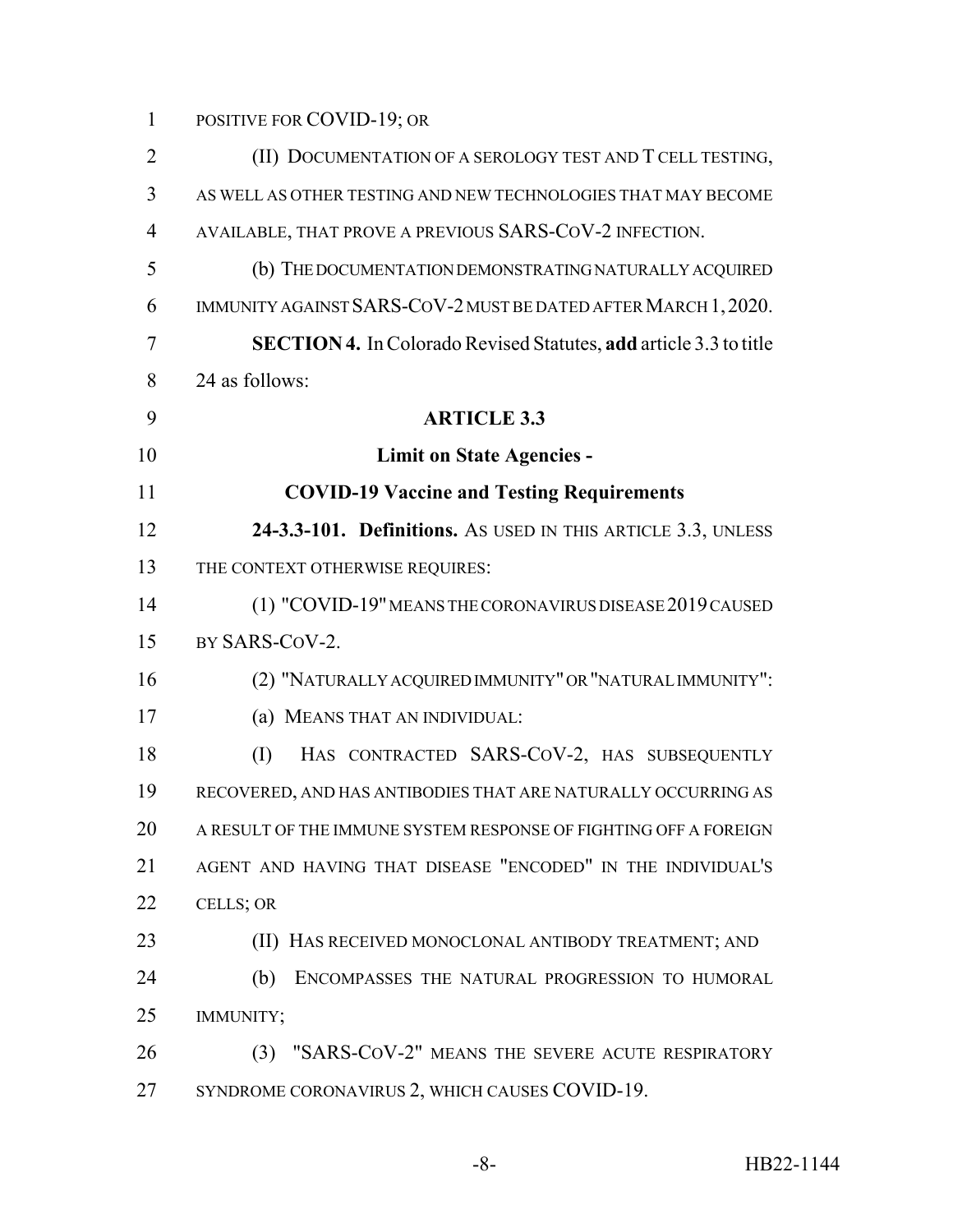(4) "STATE AGENCY" MEANS ANY DEPARTMENT, COMMISSION, COUNCIL, BOARD, BUREAU, COMMITTEE, INSTITUTION OF HIGHER EDUCATION, AGENCY, OR OTHER GOVERNMENTAL UNIT OF THE EXECUTIVE, LEGISLATIVE, OR JUDICIAL BRANCH OF STATE GOVERNMENT.

 (5) "VACCINE" MEANS AN MRNA PREPARATION AGAINST SARS-COV-2, WHICH PREPARATION MAY BE ADMINISTERED BY AN ORAL, INTRANASAL, SUBCUTANEOUS, OR INTRAMUSCULAR ROUTE.

 **24-3.3-102. Naturally acquired immunity in lieu of COVID-19 vaccination or test.** (1) IF A STATE AGENCY REQUIRES AN INDIVIDUAL TO RECEIVE A VACCINE, TO SHOW PROOF OF HAVING RECEIVED A VACCINE, OR 11 TO BE REGULARLY TESTED FOR COVID-19, THE STATE AGENCY SHALL 12 ACCEPT, IN LIEU OF REQUIRING A VACCINE, PROOF OF HAVING RECEIVED A VACCINE, OR REGULAR TESTING FOR COVID-19, DOCUMENTATION DEMONSTRATING NATURALLY ACQUIRED IMMUNITY AGAINST SARS-COV-2. THE DOCUMENTATION DEMONSTRATING NATURAL IMMUNITY MAY BE EITHER:

 (a) DOCUMENTATION SHOWING THAT THE INDIVIDUAL TESTED POSITIVE FOR COVID-19; OR

 (b) DOCUMENTATION OF A SEROLOGY TEST AND T CELL TESTING, AS WELL AS OTHER TESTING AND NEW TECHNOLOGIES THAT MAY BECOME AVAILABLE, THAT PROVE A PREVIOUS SARS-COV-2 INFECTION.

22 (2) THE DOCUMENTATION DEMONSTRATING NATURALLY ACQUIRED 23 IMMUNITY AGAINST SARS-COV-2 MUST BE DATED AFTER MARCH 1, 2020. **SECTION 5. Act subject to petition - effective date.** This act takes effect at 12:01 a.m. on the day following the expiration of the ninety-day period after final adjournment of the general assembly; except 27 that, if a referendum petition is filed pursuant to section 1 (3) of article V